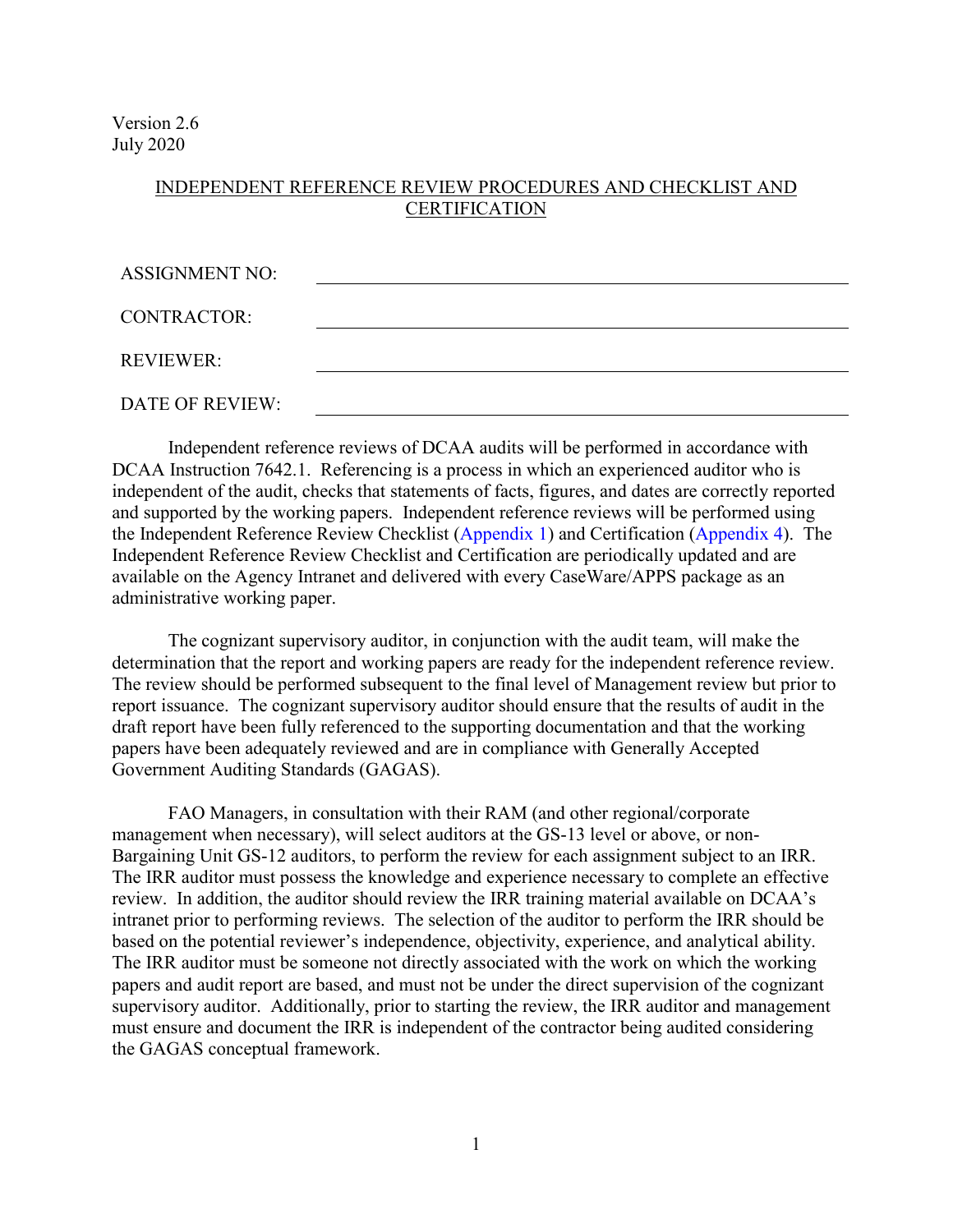working papers and audit report to the IRR auditor. The IRR auditor will review the working List of Deficiencies form [\(Appendix 2\)](#page-4-0). All "no" responses on the checklist should be "Note(s)" column. If no deficiencies are noted by the IRR auditor, the Independent Reference IRR auditor. The IRR auditor will return the working papers, audit report, and the Independent Reference Review Checklist and Certification to the cognizant supervisory auditor. If Once the IRR auditor is selected, the cognizant supervisory auditor will provide the papers and the audit report and will complete the Independent Reference Review Checklist and Certification based on the review of the assignment. The IRR auditor must document each "no" answer from the checklist [\(Appendix 1\)](#page-3-0) or other concerns on the Independent Reference Review referenced to the corresponding item on the List of Deficiencies form [\(Appendix 2\)](#page-4-0) in the Review Certification [\(Appendix 4\)](#page-6-0) should be marked as such and needs only the signature of the deficiencies are found, the IRR auditor will not sign the Certification. The IRR auditor will return the working papers, audit report and the Independent Reference Review Checklist and Certification to the cognizant supervisory auditor for resolution.

 and determine if they are in agreement with the issues raised. If the cognizant supervisory The cognizant supervisory auditor and audit team will review the issues raised by the IRR auditor and audit team do not agree with the IRR findings, the auditor or lead auditor will document on the Unresolved Deficiencies List [\(Appendix 3\)](#page-5-0) the reason for not taking action on the deficiencies raised by the IRR auditor. Only those IRR recommendations the cognizant supervisory auditor and audit team agree with will be provided to the auditor for resolution.

 will then return the Independent Reference Review Checklists and Certification to the cognizant The auditor or lead auditor for a team assignment will document actions taken for each deficiency on the Independent Reference Review List of Deficiencies [\(Appendix 2\)](#page-4-0) and sign the Independent Reference Review Certification Statement [\(Appendix 4\)](#page-6-0) acknowledging that the auditor or lead auditor for an audit team assignment has addressed the cited deficiencies. They supervisory auditor.

 The cognizant supervisory auditor will review the Independent Reference Review List of supervisory auditor should then submit the package to the IRR. The IRR auditor will verify the Review List of Deficiencies [\(Appendix 2\)](#page-4-0). The IRR auditor will document on the Independent did not address appropriately, or any action taken by the audit team with which the IRR auditor Deficiencies [\(Appendix 2\)](#page-4-0) and the actions taken. Once satisfied that the issues identified have been resolved and the results of audit are supported by the working papers, the cognizant resolution and disposition of cited deficiencies. The IRR auditor will document concurrence or non-concurrence with the action(s) taken by the audit team on the Independent Reference Reference Review Unresolved Deficiencies List [\(Appendix 3\)](#page-5-0) any deficiencies the audit team disagrees. The IRR auditor will complete the Independent Reference Review Certification [\(Appendix 4\)](#page-6-0) and forward the working papers, audit report, and the Independent Reference Review Checklist and Certification to the cognizant supervisory auditor. The cognizant supervisory auditor should attempt to resolve any issues identified on the Independent Reference Review Unresolved Deficiency List [\(Appendix 3\)](#page-5-0). If resolution is reached, the documentation of such resolution should be included on the Independent Reference Review Unresolved Deficiency List [\(Appendix 3\)](#page-5-0), and the cognizant supervisory auditor should sign the Independent Reference Review Certification [\(Appendix 4\)](#page-6-0). If the issues identified cannot be resolved at the supervisory

 July 2020 Version 2.6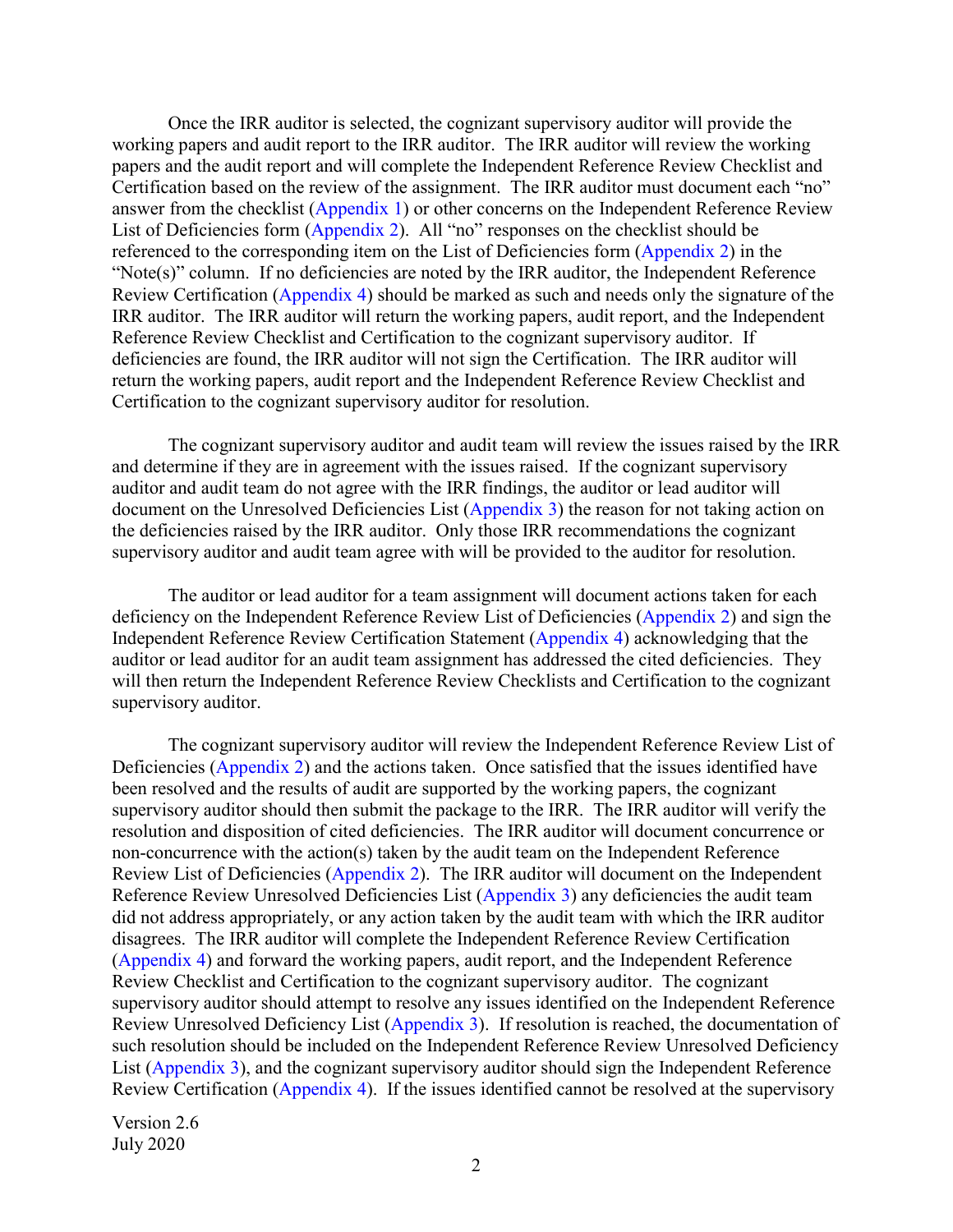auditor level, the Independent Reference Review Certification [\(Appendix 4\)](#page-6-0) should not be signed. The cognizant supervisory auditor will forward the working papers, audit report, and the Independent Reference Review Checklist and Certification to the FAO Manager for resolution.

 not be resolved at the supervisory auditor level. The FAO Manager will sign the Independent be resolved at the FAO Manager level then the FAO Manager will forward the working papers, audit report, and the Independent Reference Review Checklist and Certification to the RAM for the RAM level, then the RAM will forward the working papers, audit report, and the Independent Reference Review Checklist and Certification to the Deputy Regional Director (DRD)/Deputy Corporate Audit Director (DCAD) for resolution. The DRD/DCAD will make documented on the Independent Reference Review Unresolved Deficiency List [\(Appendix 3\)](#page-5-0). The FAO Manager should resolve any deficiencies cited by the IRR auditor that could Reference Review Certification [\(Appendix 4\)](#page-6-0) once satisfied that the deficiencies identified have been resolved and the results of audit are supported by the working papers. If the issues cannot resolution. Discussions of issues should include all parties. If the issues cannot be resolved at the final decision regarding unresolved deficiencies. The resolution should be clearly

 The FAO Manager and cognizant supervisory auditor should ensure that the IRR auditor independent reference review and prior to report issuance. The IRR auditor will document his or reviews any significant changes to the draft report or working papers occurring after the initial her review of any significant changes by signing the Independent Reference Review Certification [\(Appendix 4\)](#page-6-0) upon completion of this subsequent review and prior to signature and issuance of the final audit report.

 to the signature and issuance of the final report. The Independent Reference Review Certification [\(Appendix 4\)](#page-6-0) must be completed prior

All documentation related to the IRR will be maintained in the audit working paper package as an administrative working paper.

Time spent performing independent reference reviews will be charged directly to the individual assignment and identified separately on W/P A-1. Budgeted hours will be adjusted in DMIS to reflect the hours incurred for the independent reference review.

Audit assignment due dates will be adjusted, as necessary, in DMIS to accommodate the Independent Reference Review.

#### Appendices:

- 1. DCAA's Independent Reference Review Checklist
- 2. Independent Reference Review List of Deficiencies
- 3. Independent Reference Review Unresolved Deficiencies List
- 4. Independent Reference Review Certification

 July 2020 Version 2.6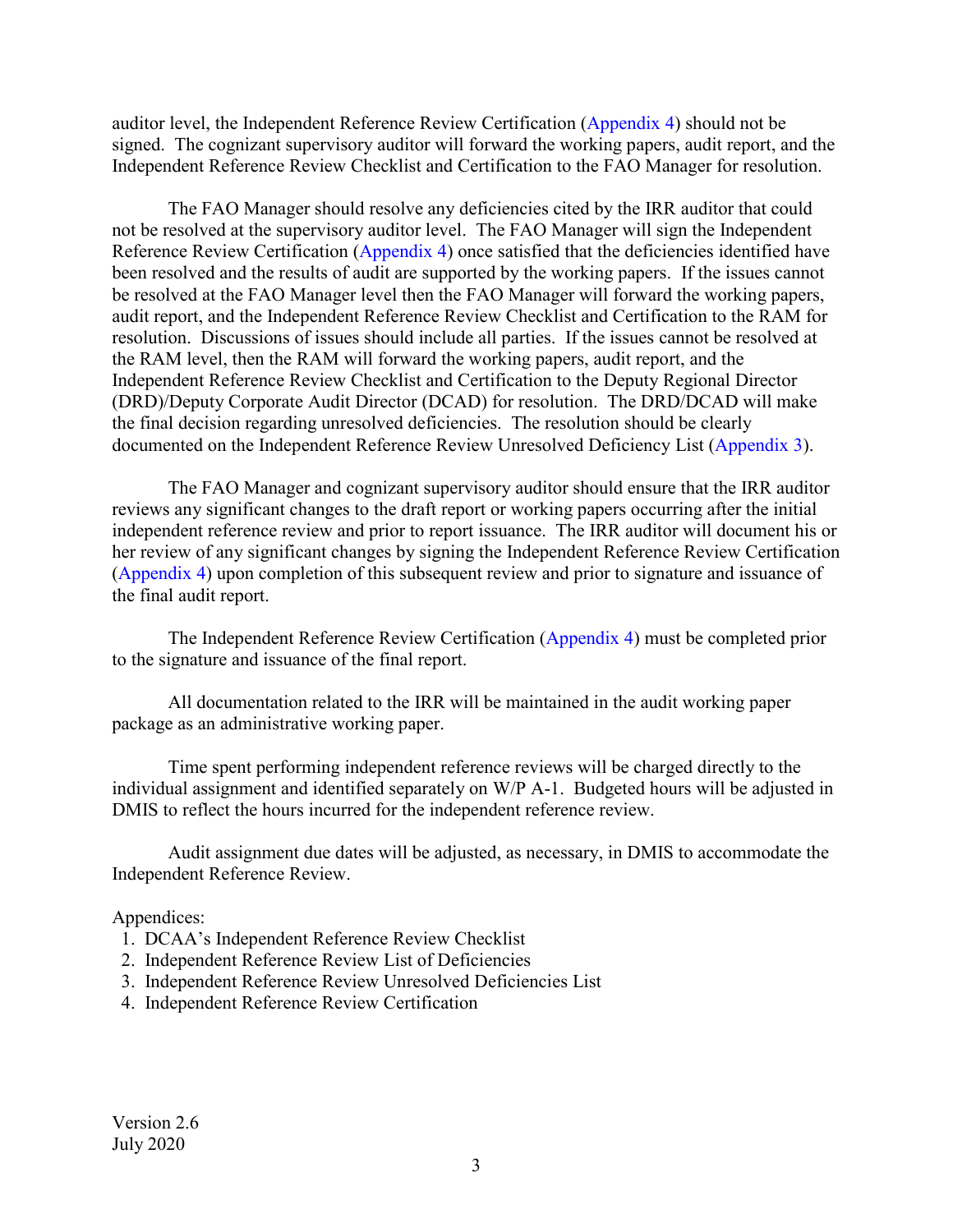#### DCAA'S INDEPENDENT REFERENCE REVIEW CHECKLIST

<span id="page-3-0"></span>

| Assignment<br>Number: | <b>Reviewer:</b> | Date: |  |
|-----------------------|------------------|-------|--|
| <b>Contractor:</b>    |                  |       |  |

| <b>DCAA'S INDEPENDENT REFERENCE REVIEW CHECKLIST</b>             |            |                |     |        |
|------------------------------------------------------------------|------------|----------------|-----|--------|
|                                                                  | <b>YES</b> | N <sub>O</sub> | N/A | Notes: |
| 1. Read the Report for clarity, flow and verify the              |            |                |     |        |
| mathematical accuracy. Provide any comments in the notes         |            |                |     |        |
| section.                                                         |            |                |     |        |
| 2. Is the 'About [Contractor's Name]' section referenced and     |            |                |     |        |
| supported by documentation (e.g., perm file, contractor          |            |                |     |        |
| webpage)?                                                        |            |                |     |        |
| 3. Is the 'About This Audit' section referenced and supported    |            |                |     |        |
| by the acknowledgement letter/notification letter?               |            |                |     |        |
| 4. Is the 'What We Found' section referenced and supported       |            |                |     |        |
| by report exhibits (if any) and working paper A?                 |            |                |     |        |
| 5. Is the 'Report On XXXXX' section referenced and               |            |                |     |        |
| supported by working paper A-01?                                 |            |                |     |        |
| 6. Are the 'Basis For [Type of Modified Opinion] Opinion'        |            |                |     |        |
| and '[Type Of Opinion] Opinion' sections referenced and          |            |                |     |        |
| supported by working paper A and is the audit opinion            |            |                |     |        |
| rationale documented?                                            |            |                |     |        |
| 7. Is the exit conference section referenced and supported by    |            |                |     |        |
| working paper 06b?                                               |            |                |     |        |
| 8. Are the appropriate restrictions on release of the (audit)    |            |                |     |        |
| report and any attachments (subcontracts, technical              |            |                |     |        |
| evaluation) included in the Report Distribution and              |            |                |     |        |
| Restrictions section of the report? (CAM 10-210 and Figure       |            |                |     |        |
| $10-2-5$                                                         |            |                |     |        |
| 9. Are the facts, figures, and dates in the 'Exhibit' section of |            |                |     |        |
| the report, working paper A, lead, and detailed working          |            |                |     |        |
| papers consistent (e.g., specific numbers, statistical sample,   |            |                |     |        |
| quantities, conclusions, and findings including specific         |            |                |     |        |
| criteria)?                                                       |            |                |     |        |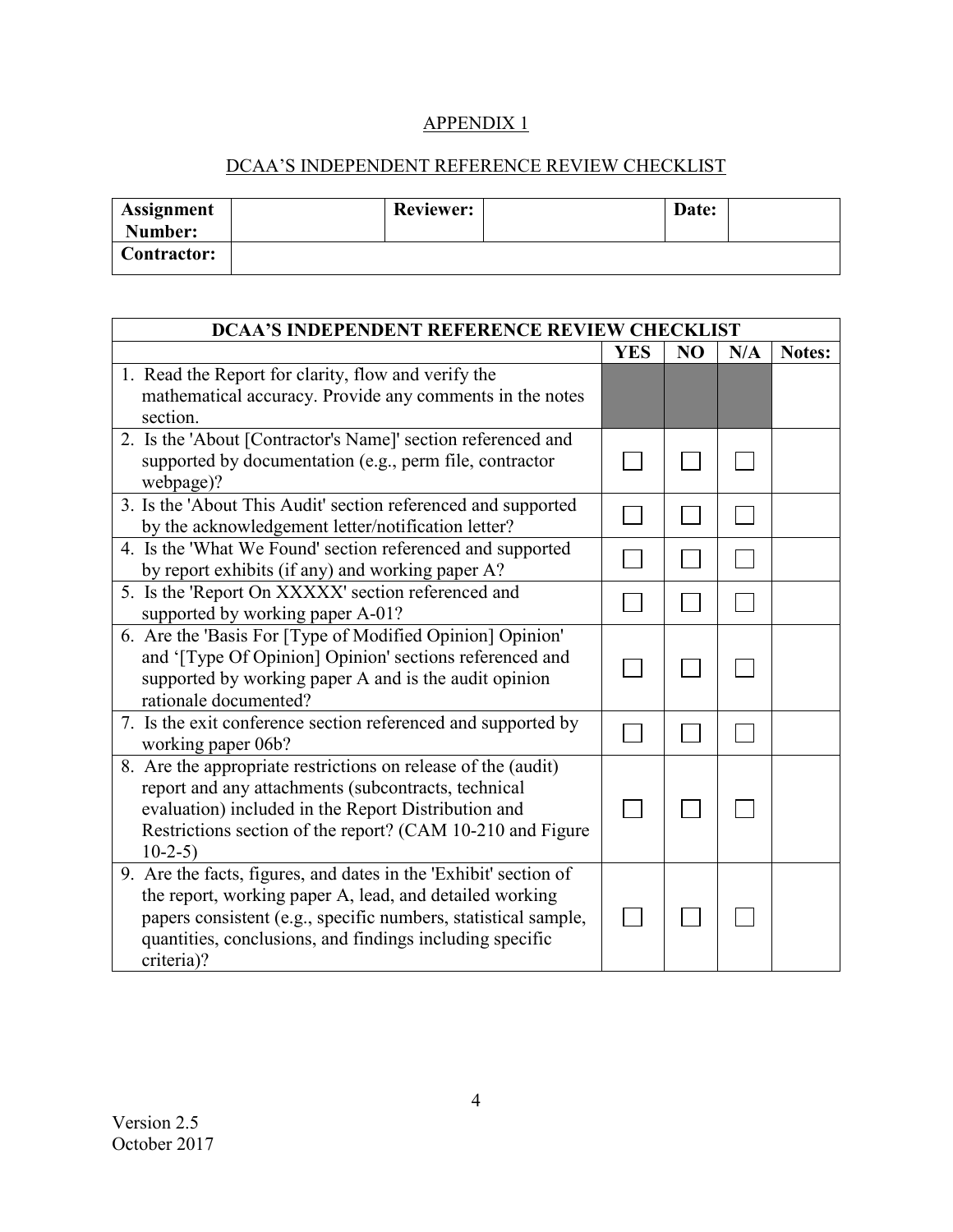### INDEPENDENT REFERENCE REVIEW LIST OF DEFICIENCIES

<span id="page-4-0"></span>

| Reviewer:          |                    |            | Review Date: |                      |                     | Page $of$                                                                    |                                                                                  |
|--------------------|--------------------|------------|--------------|----------------------|---------------------|------------------------------------------------------------------------------|----------------------------------------------------------------------------------|
| Assignment Number: |                    |            |              |                      |                     |                                                                              |                                                                                  |
|                    |                    |            |              |                      |                     |                                                                              |                                                                                  |
| Note               | W/P<br>Ref.<br>No. | Deficiency |              | Auditor Action Taken | Auditor<br>Initials | Reviewer<br><b>Initials</b><br>(Indicates<br>concurrence<br>with<br>actions) | Unresolved<br>Item (Include<br>check mark<br>here &<br>explain on<br>Appendix 3) |
|                    |                    |            |              |                      |                     |                                                                              |                                                                                  |
|                    |                    |            |              |                      |                     |                                                                              |                                                                                  |
|                    |                    |            |              |                      |                     |                                                                              |                                                                                  |
|                    |                    |            |              |                      |                     |                                                                              |                                                                                  |
|                    |                    |            |              |                      |                     |                                                                              |                                                                                  |
|                    |                    |            |              |                      |                     |                                                                              |                                                                                  |
|                    |                    |            |              |                      |                     |                                                                              |                                                                                  |
|                    |                    |            |              |                      |                     |                                                                              |                                                                                  |
|                    |                    |            |              |                      |                     |                                                                              |                                                                                  |
|                    |                    |            |              |                      |                     |                                                                              |                                                                                  |
|                    |                    |            |              |                      |                     |                                                                              |                                                                                  |
|                    |                    |            |              |                      |                     |                                                                              |                                                                                  |
|                    |                    |            |              |                      |                     |                                                                              |                                                                                  |
|                    |                    |            |              |                      |                     |                                                                              |                                                                                  |
|                    |                    |            |              |                      |                     |                                                                              |                                                                                  |
|                    |                    |            |              |                      |                     |                                                                              |                                                                                  |
|                    |                    |            |              |                      |                     |                                                                              |                                                                                  |
|                    |                    |            |              |                      |                     |                                                                              |                                                                                  |
|                    |                    |            |              |                      |                     |                                                                              |                                                                                  |
|                    |                    |            |              |                      |                     |                                                                              |                                                                                  |
|                    |                    |            |              |                      |                     |                                                                              |                                                                                  |
|                    |                    |            |              |                      |                     |                                                                              |                                                                                  |
|                    |                    |            |              |                      |                     |                                                                              |                                                                                  |
|                    |                    |            |              |                      |                     |                                                                              |                                                                                  |
|                    |                    |            |              |                      |                     |                                                                              |                                                                                  |
|                    |                    |            |              |                      |                     |                                                                              |                                                                                  |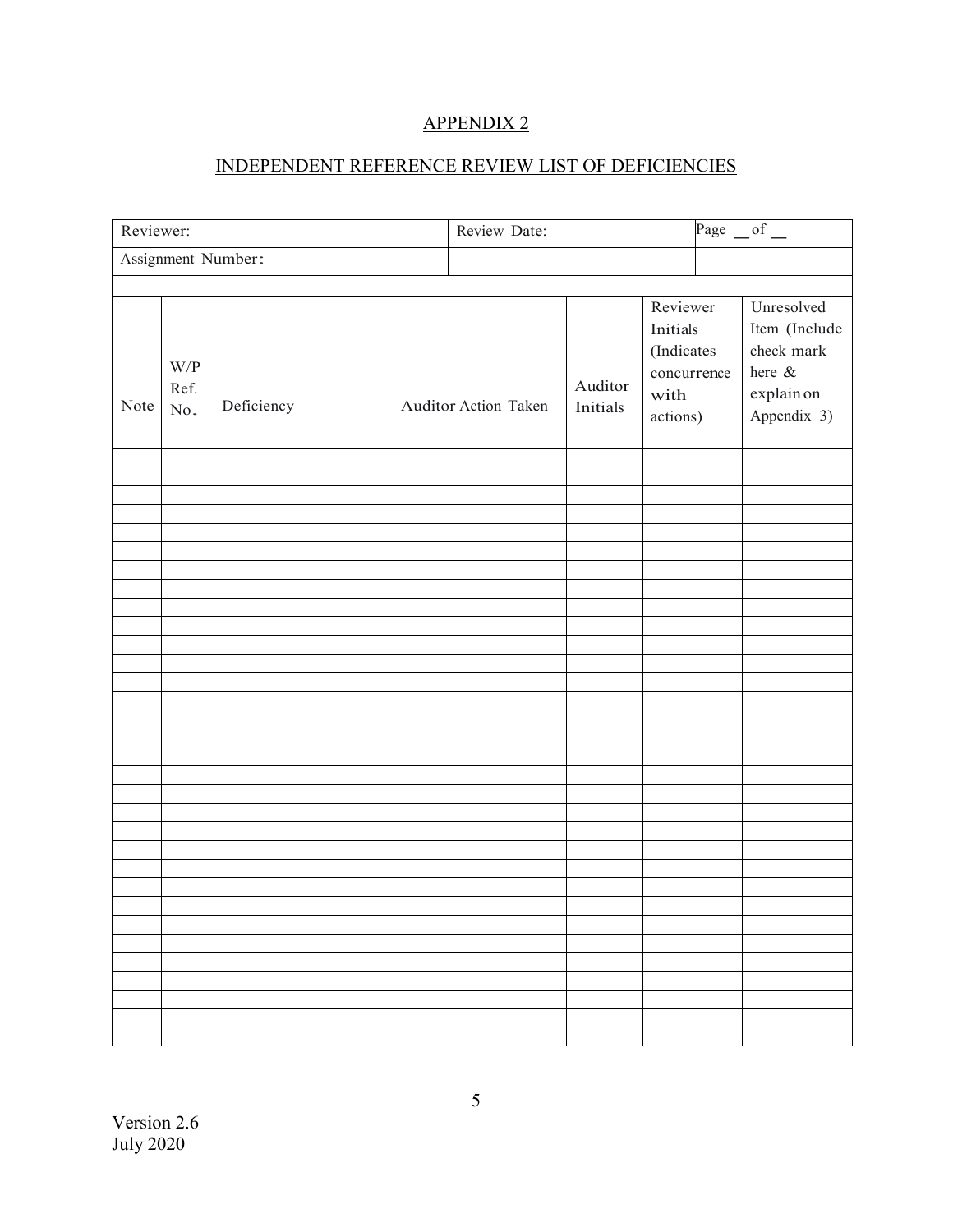# INDEPENDENT REVIEW UNRESOLVED DEFICIENCIES LIST

<span id="page-5-0"></span>

|                                 |                                                                            |                                             | Review Date:                 | $\overline{Page - of -}$ |                                                                                                 |  |
|---------------------------------|----------------------------------------------------------------------------|---------------------------------------------|------------------------------|--------------------------|-------------------------------------------------------------------------------------------------|--|
| Reviewer:<br>Assignment Number: |                                                                            |                                             |                              |                          |                                                                                                 |  |
| Note                            | $\ensuremath{\text{W}}\xspace/\ensuremath{\text{P}}\xspace$<br>Ref.<br>No. | Auditor's Unresolved<br>Deficiency          | Reason for Not Taking Action | Auditor<br>Initials      | <b>IRR</b> Initials<br>(Indicates<br>agreement.<br>If no<br>agreement,<br>provide<br>comments.) |  |
|                                 |                                                                            |                                             |                              |                          |                                                                                                 |  |
|                                 |                                                                            |                                             |                              |                          |                                                                                                 |  |
|                                 |                                                                            |                                             |                              |                          |                                                                                                 |  |
|                                 |                                                                            |                                             |                              |                          |                                                                                                 |  |
|                                 |                                                                            |                                             |                              |                          |                                                                                                 |  |
|                                 |                                                                            |                                             |                              |                          |                                                                                                 |  |
|                                 |                                                                            |                                             |                              |                          |                                                                                                 |  |
|                                 |                                                                            |                                             |                              |                          |                                                                                                 |  |
|                                 |                                                                            |                                             |                              |                          |                                                                                                 |  |
|                                 |                                                                            |                                             |                              |                          |                                                                                                 |  |
|                                 |                                                                            |                                             |                              |                          |                                                                                                 |  |
|                                 |                                                                            |                                             |                              |                          |                                                                                                 |  |
|                                 |                                                                            |                                             |                              |                          |                                                                                                 |  |
|                                 |                                                                            |                                             |                              |                          |                                                                                                 |  |
|                                 |                                                                            |                                             |                              |                          |                                                                                                 |  |
|                                 |                                                                            |                                             |                              |                          |                                                                                                 |  |
|                                 |                                                                            |                                             |                              |                          |                                                                                                 |  |
|                                 |                                                                            |                                             |                              |                          |                                                                                                 |  |
|                                 |                                                                            |                                             |                              |                          |                                                                                                 |  |
|                                 |                                                                            |                                             |                              |                          |                                                                                                 |  |
|                                 |                                                                            |                                             |                              |                          |                                                                                                 |  |
|                                 |                                                                            |                                             |                              |                          |                                                                                                 |  |
|                                 |                                                                            | Documentation of Resolution of Deficiencies |                              |                          |                                                                                                 |  |
|                                 |                                                                            |                                             |                              |                          |                                                                                                 |  |
|                                 |                                                                            |                                             |                              |                          |                                                                                                 |  |
|                                 |                                                                            |                                             |                              |                          |                                                                                                 |  |
|                                 |                                                                            |                                             |                              |                          |                                                                                                 |  |
|                                 |                                                                            |                                             |                              |                          |                                                                                                 |  |
|                                 |                                                                            |                                             |                              |                          |                                                                                                 |  |
|                                 |                                                                            |                                             |                              |                          |                                                                                                 |  |
|                                 |                                                                            |                                             |                              |                          |                                                                                                 |  |
|                                 |                                                                            |                                             |                              |                          |                                                                                                 |  |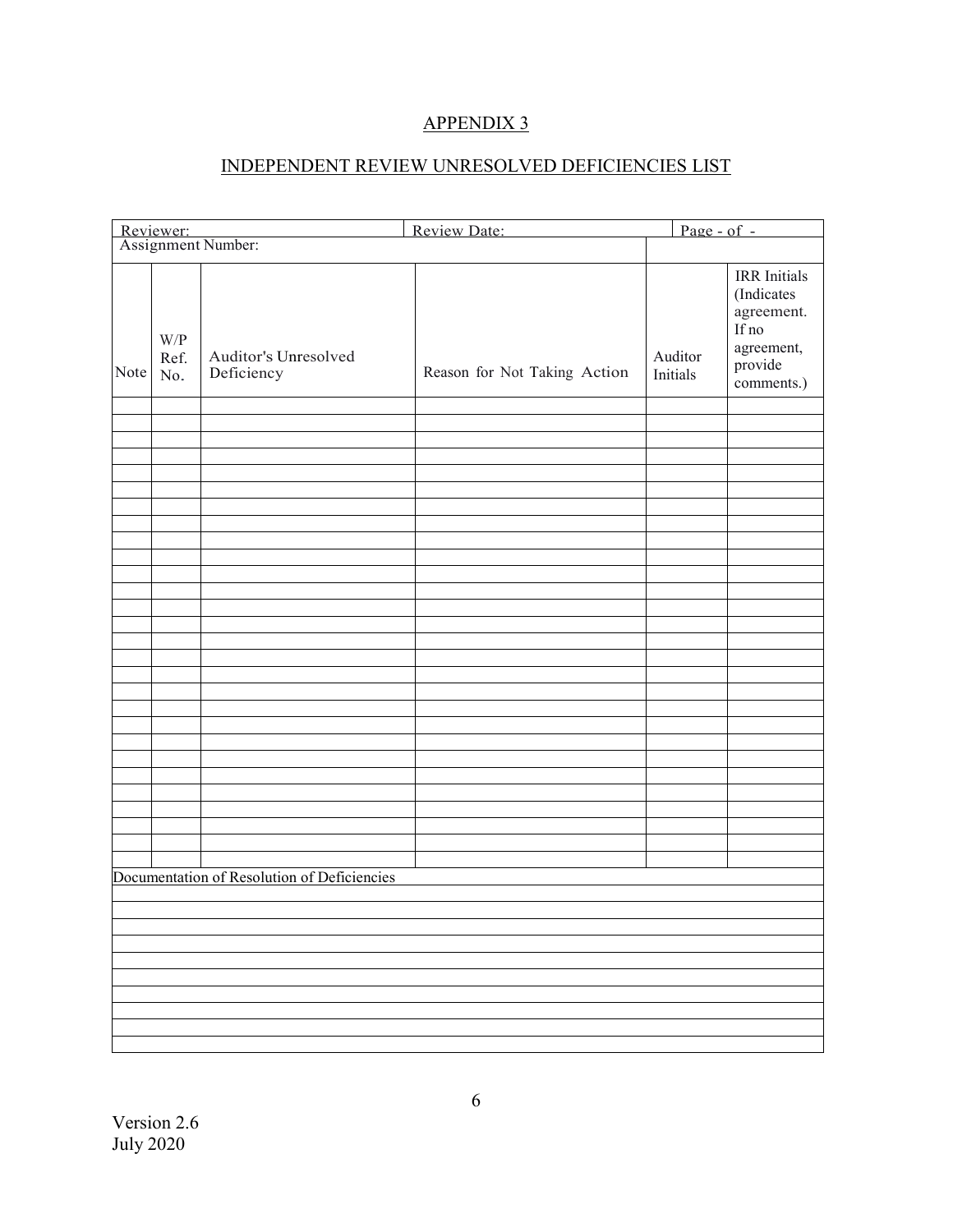# INDEPENDENT REFERENCE REVIEW CERTIFICATION

<span id="page-6-0"></span>

| Report Title:                                                                                                                                                                                                                                                                                                                    |         |                  |  |  |  |  |
|----------------------------------------------------------------------------------------------------------------------------------------------------------------------------------------------------------------------------------------------------------------------------------------------------------------------------------|---------|------------------|--|--|--|--|
| Assignment No:                                                                                                                                                                                                                                                                                                                   | ] Draft | $\lceil$ ] Final |  |  |  |  |
| I have evaluated my independence using the GAGAS conceptual framework (GAGAS 3.26-3.63) and<br>have not identified any threats to independence that would keep me from objectively performing this<br>IRR.                                                                                                                       |         |                  |  |  |  |  |
| I have not been directly associated with the work on which the report is based and I am not under the<br>direct supervision of the cognizant supervisory auditor involved in preparing the report.                                                                                                                               |         |                  |  |  |  |  |
| I have completed the Independent Reference Review Checklist and provided a List of Deficiencies to<br>the cognizant supervisory auditor. This included verifying the accuracy of all mathematical<br>computations in the report.                                                                                                 |         |                  |  |  |  |  |
| I have performed my independent reference review and have not identified any deficiencies<br>L<br>requiring follow-up action.                                                                                                                                                                                                    |         |                  |  |  |  |  |
| I have reviewed actions taken in response to the cited deficiencies and am satisfied that all<br>L<br>deficiencies identified on the List of Deficiencies have been adequately resolved.                                                                                                                                         |         |                  |  |  |  |  |
| I have reviewed actions taken in response to deficiencies and am satisfied that deficiencies have<br>L<br>been adequately resolved with the exception of those identified on the Unresolved Deficiencies<br>List.                                                                                                                |         |                  |  |  |  |  |
| Independent Reference Reviewer Signature                                                                                                                                                                                                                                                                                         | Date    |                  |  |  |  |  |
| I have reviewed the List of Deficiencies provided by the independent reference reviewer and have<br>taken appropriate follow-up action. The List of Deficiencies provided and actions taken is attached.                                                                                                                         |         |                  |  |  |  |  |
| Auditor/Lead Auditor Signature                                                                                                                                                                                                                                                                                                   | Date    |                  |  |  |  |  |
| I have reviewed the List of Deficiencies, if applicable, provided by the independent reference reviewer<br>and the actions taken by the lead auditor, if any, and am satisfied that the results of audit are supported<br>by the working papers and that all deficiencies identified, if any, have been satisfactorily resolved. |         |                  |  |  |  |  |
| Supervisory Auditor Signature                                                                                                                                                                                                                                                                                                    | Date    |                  |  |  |  |  |